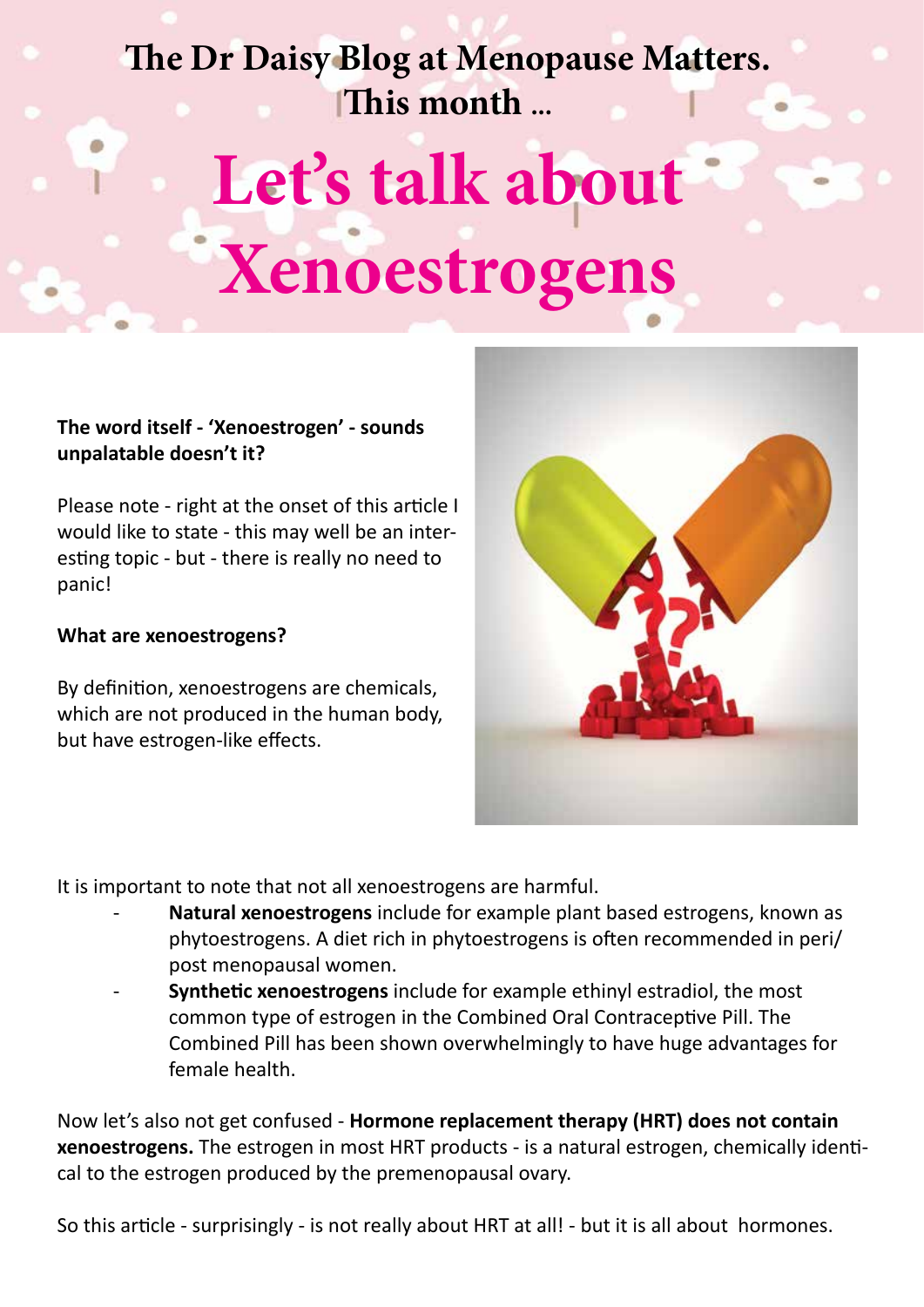

#### **So what is the xenoestrogen debate all about?**

This debate concerns a third group of synthetic xenoestrogens. These are industrially manufactured chemicals, which have been shown in laboratory tests to have some degree of estrogenic activity.

These substances are present in pesticides, food crops, plastics, cosmetics and fragrances. This list is not exhaustive, but here are some examples. Biphenol Acetate (BPA) is found in plastic bottles, cans and food packaging. Phthalates, are plastic softeners found in soft plastic tubing, in wall and floor coverings, as well as in cosmetics and perfumes. Polychlorinated biphenols are present in insulants and coolants. Endosulfan is an insecticide. Atrazine is a pesticide sprayed on crops.

### **Why should we be concerned about these synthetic xenoestogens?**

Some protagonists have suggested that these chemicals leach into the body either through our food, absorption through the skin or simply breathing them in. A good example is BPA, which is present in canned food. Every time you use a can of food, you will be ingesting tiny amounts. Another good example is food heated in a plastic container in a microwave. The theory is that each time this happens, you will be ingesting some EDCs which have leached out of the plastic and into the food.

#### **So why does this matter?**

Xenoestrogens are often called by another name - **Enzyme Disrupter Chemicals – or EDCs**. They are said to mimic natural hormones, by activating estrogen receptor sites, and then either stimulating or inhibiting the production of other hormones. The idea is, that by using plastic etc... we are inadvertently stimulating our estrogen receptors and living under the influence of too much hormone. This, it is postulated, might be adding to our risk of modern diseases, such as cancer.

#### **What's the evidence EDC's are harmful?**

Here's the good news - so let's get this into perspective.

- 1. There is no strong research evidence to support this theory.
- 2 All the research that exists has been done in rats and monkeys and cannot prove causation in humans. **There is no conclusive evidence that these substances really are dangerous in humans.**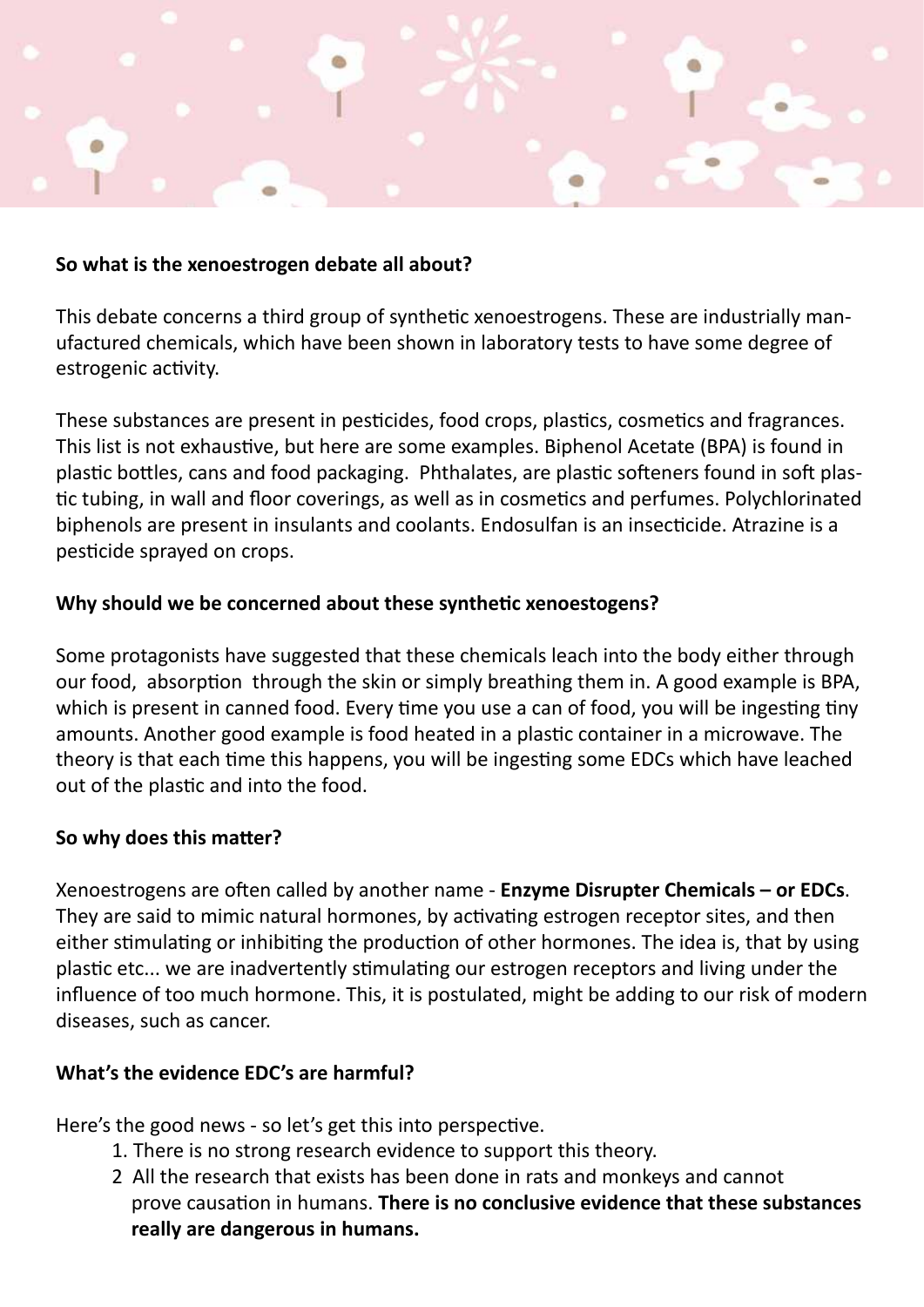However, it is always important to consider the environment decisions with great care. Moreover, it is not as simple as simply refusing to use these types of products. How many EDCs did I come into contact with, for example, just taking a shower this morning!

With any product, before condemning it's use, it is always vital, to weigh up carefully the health benefits of a product against the risk of harm. Consider flexible plastic tubing used in hospitals to give sick patients intravenous fluids and blood transfusions. This is a life saving product. It would be nonsensical to discontinue using it without overwhelming evidence it was harmful.

Some protagonists of this xenooestrogen theory, have suggested we should all be doing everything we can to avoid our exposure to EDC's – and to estrogen. They are quick to blame some of the problems we face today, such as the global increases in numbers of cancer diagnoses etc... on our exposure to EDCs. But in truth, at present there is not enough known about this issue to make any firm decisions on a public health basis. There are however many other environmental factors that are known to be far more closely associated with disease such as obesity, alcohol and smoking.

We know, from working in the specialist area of menopause care, just how important estrogen is as a hormone.

Estrogen is not a poison. It is a hormone which is naturally produced by the female body, and is responsible for breast development, egg production, fertility, bone and cardiovascular health, and general well being. It is not as simple as agreeing with the theorists that we should all avoid oestrogen. Many patients are attending their doctors' surgeries or menopause clinics precisely because they are suffering the effects of estrogen loss.

Some nutritionists have written articles claiming that estrogen dominance is a modern day health condition, and advising a lot of self help measures to reduce our everyday exposure to estrogens/EDC's. These measures actually come as no surprise: lose weight, drink less alcohol, eat whole grain foods, avoid tinned and processed foods, eat organic, increase vegetable intake, wash fruit and vegetables before use. This is generally accepted as advice for good health, irrespective of xenoestrogens.

This xenoestrogen controversy has left the media to conclude that by prescribing HRT in the menopause world, we are increasing, not decreasing, our patients exposure to estrogen and that this is harmful. I have already summarised just some of crucial hormonal effects of estrogen in women. Estrogen makes us the women we are today.